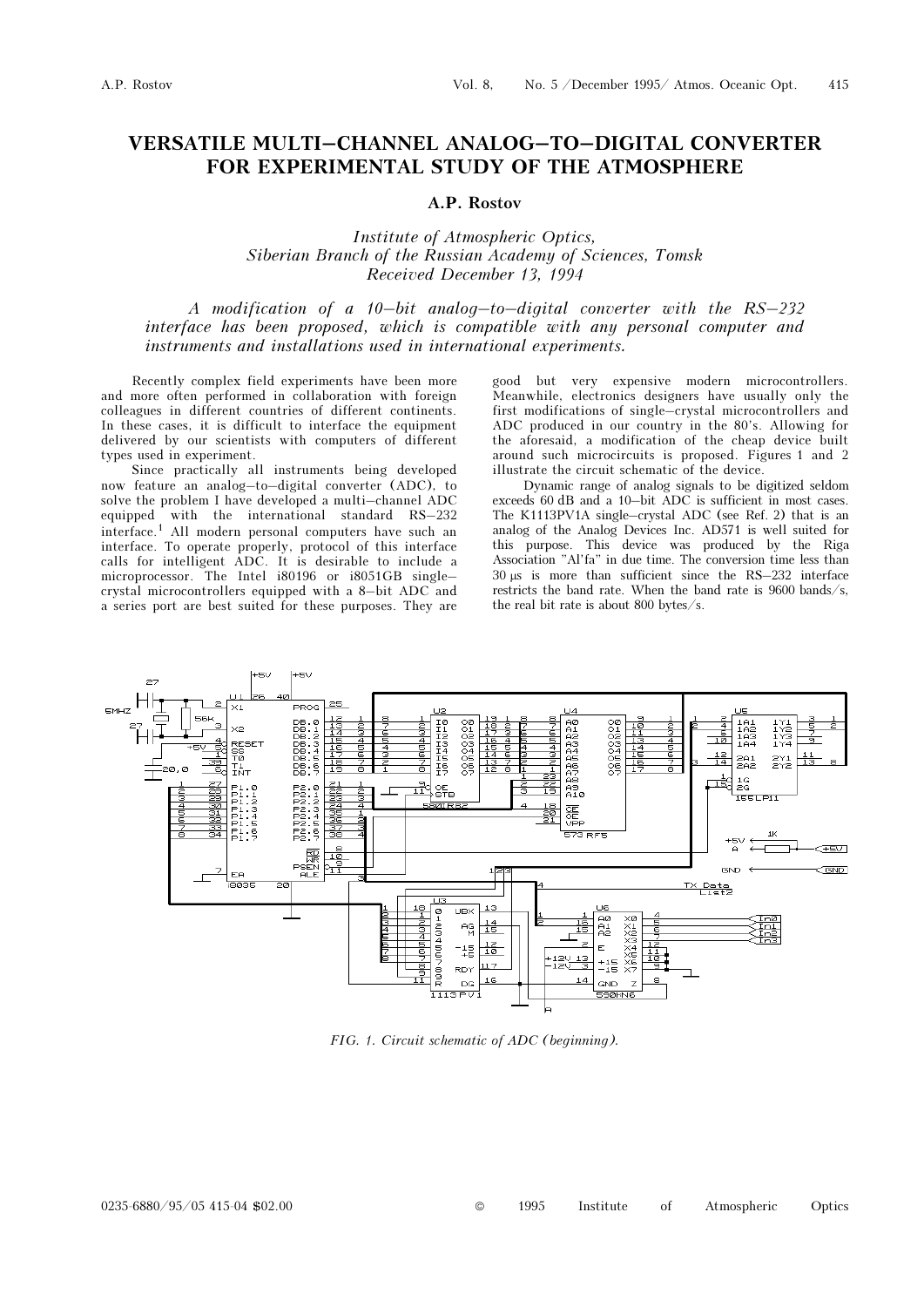

FIG. 2. Circuit schematic of ADC (end).

To control ADC operation and reception and transfer of information as well as its preliminary processing, the KR1816VI35 single–crystal microcontroller<sup>3</sup> is used. It is an analog of the Intel i8035 device. In due time, it was produced in series by the electronics plants of the former USSR. This microcomputer has backing program storage (BPS) that makes it possible to change the ADC operation regime and algorithms for preliminary signal processing by simple replacement of read–only memory (ROM). One version of control program written in assembly language ASM–48 is described below.

|                                                       | ;==================================                                                                                                                 |
|-------------------------------------------------------|-----------------------------------------------------------------------------------------------------------------------------------------------------|
|                                                       | Control program for ADC-10<br>; with the KR1816VI35 microcontroller                                                                                 |
|                                                       | A. Rostov, Tomsk, E-mail andrey@rostov.tomsk.su;                                                                                                    |
| follow                                                | Output in RS-232(8N1) format<br>The marker AA55H is the first, then the three two-byte<br>words containing the values of the three input parameters |
| :Port 1<br>(Port 2(4p,5p)<br>(8p)<br>$:$ Port $2(7p)$ | input of the ADC low-order byte<br>input of the ADC high-order bits<br>tag of ADC readiness<br>$RS-232$ output                                      |
| Volum0<br>Volum1<br>Volum2<br>Volum3                  | <b>EOU 32</b><br><b>.EOU 34</b><br>.EOU 36<br>.EOU 38                                                                                               |
| .ORG <sub>0</sub><br>JMP Start<br>. ORG 100h          |                                                                                                                                                     |

; subroutine of a 100  $\mu$ s delay uses R7<br>Delay1: mov R7,#10 Delay1: mov R7,#10<br>Loop1: djnz R7,Loop djnz R7,Loop1 ret

;subroutine of byte output from the accumulator to port P2.7 Out232:

| mov<br>anl | R6.#8<br>P2,#01111111B ; Start bit<br>call Delay1 |
|------------|---------------------------------------------------|
| Rotate:    | rrc A                                             |
|            | ic OFF                                            |
| ON:        | anl P2,#01111111B                                 |
|            | imp Delay                                         |
| OFF:       | orl P2,#10000000B                                 |
|            | imp Delay                                         |
| Delay:     | call Delay1                                       |
|            | djnz R <sub>6</sub> , Rotate                      |
|            | orl P2,#10000000B ;Stop bit                       |
|            | call Delay1                                       |
|            | ret.                                              |
|            |                                                   |

Start: .ORG 200h

## ;Port relocation

| mov $A$ ,#OFFh; input   |                                  |
|-------------------------|----------------------------------|
| outl P <sub>1</sub> , A |                                  |
| anl P2.#10001111B       | : $output(4,5,6,7 \text{ bits})$ |

Loop:

mov R0,#Volum0+1

;Digitization of channel 0 mov A,#11001111B outl P2,A anl P2,#10111111B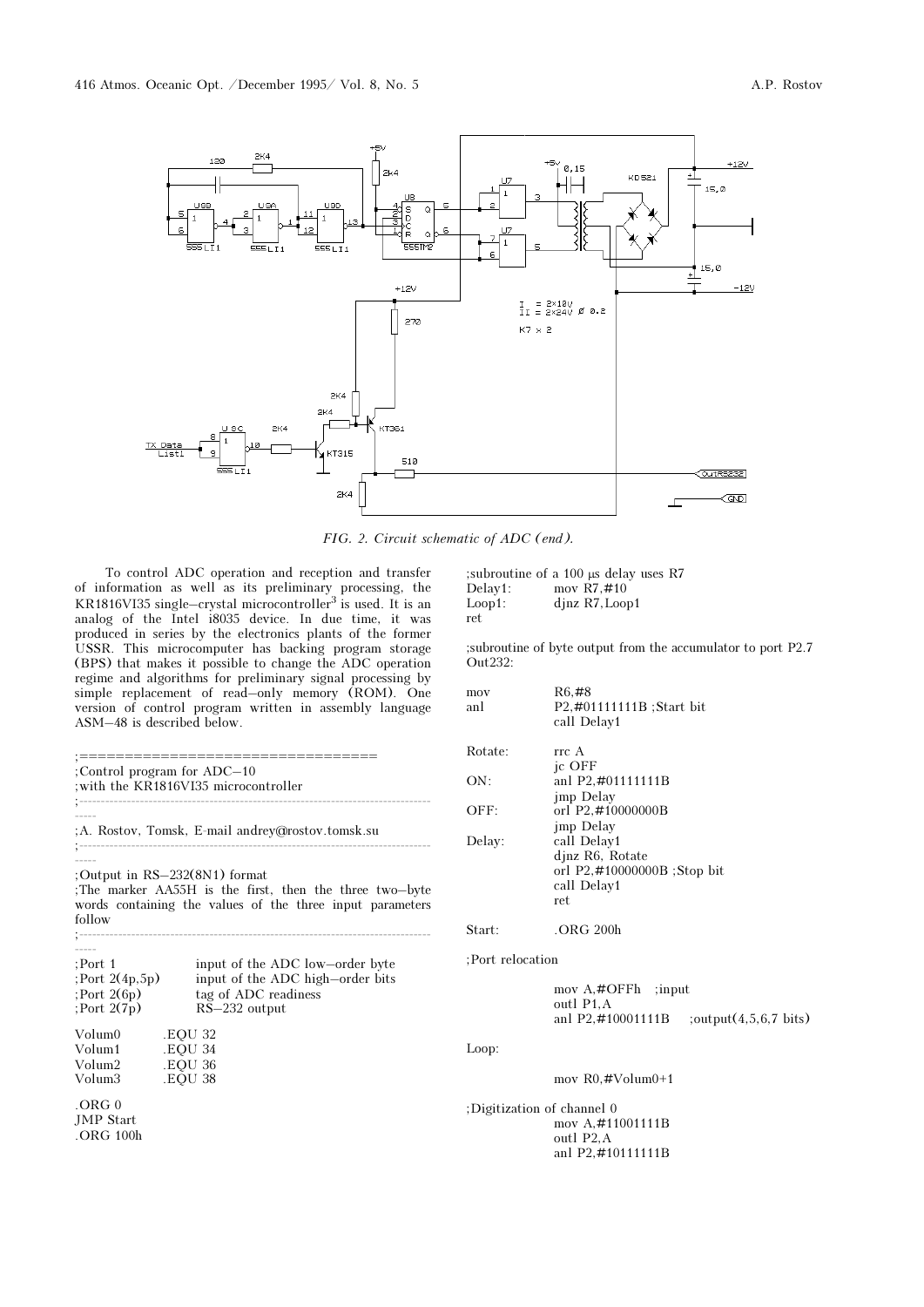Ready0: ins A,BUS jb7 Ready0 ins A,BUS anl A,#3 ;put on a mask because the first and second bits carry information mov @R0, A in A,P1 ;peek the ADC low–order byte dec R0 mov @R0,A inc R0 inc R0 inc R0 ; shift the pointer to the next reading

;Digitization of channel 1

 orl P2,#01010000B ;digitization of channel 1 anl P2,#10111111B

Ready1: ins A,BUS

 jb7 Ready1 ins A,BUS anl A,#3 ;put on a mask because the first and second bits carry information mov @R0,A in A,P1 ;peek the ADC low–order byte dec R0 mov @R0,A inc R0 inc R0 inc R0 ;shift the pointer to the next reading

;Digitization of channel 2

 mov A,#11101111 ;digitization of channel 2 outl P2,A anl P2,#10111111B Ready2: ins A,BUS jb7 Ready2 ins A,BUS anl A,#3 ;put on a mask because the first and second bits carry information mov @R0,A in A,P1 ;peek the ADC low–order byte dec R0 mov @R0,A inc R0 inc R0 inc R0 ;shift the pointer to the next reading

;Digitization of channel 3

 orl P2,#01110000 ;digitization of channel 3 anl P2,#10111111B

Ready3: ins A,BUS jb7 Ready3 anl A,# ;put on a mask because the first and second bits carry information mov @R0,A in A,P1 ;peek the ADC low–order byte dec R0 mov @R0,A

;serial output of digitized parameters mov A,#0AAh ;first output the marker

 call Out232 ;AAh mov A,#55h call Out232 ;55h

 mov R0,#Volum0 mov R2,#6 ;number of output bytes Loop2: mov A, @R0 call Out232 inc R0 djnz R2,Loop2

jmp Loop ; do digitization cycle<br>FND:  $\frac{1}{2}$ : program end : program end

To commutate analog signals, the KR590KN6 commutator, certainly commutating signals with an amplitude of  $\pm 10$  V, is used. For operation of the ADC, commutator, receiver, and transmitter of the RS–232, a voltage of ±12 V is supplied. For convenience, a voltage transformer from  $+5$  V to  $\pm 12$  V was included in the device. So, a voltage of  $+5$  V is supplied to the device. In this case, the current consumed is no more than 500 mA.

To receive information from a device equipped by the ADC, a COPY command is set up on a personal computer (PC) in the simplest case, and program–driver in assembly language is best among that in high level languages. The example of such a program is described below.

```
;================================= 
;Subroutine AdcComl in micro assembly language MASM.EXE 
;For Microsoft programming languages FORTAN and Quick 
BASIC 
;Receives three 10–bit words from the port COM1 IBM PC 
;--------------------------------------------------------------------------- 
;QB call AdcComl(r3,r2,r1) 
;where r1, r2, and r3 are the integer variables 
;--------------------------------------------------------------------------- 
Coml_Dat EQU 3F8h 
Com<sub>1</sub> St EQU 3Fdh
.MODEL medium 
.CODE ;code segment 
PUBLIC ADCCOM1 ;define procedure name 
ADCCOM1 PROC 
   push bp ;save the register–pointer BP 
   mov bp,sp ;take top of stack pointer 
start: mov dx, Com1_St
mark1: in al,dx ; check the byte in the receiver
               and a1,1 
               jz mark1 
               mov dx,Com1_Dat ;yes, take it 
               in al,dx 
               cmp al,0aah ;beginning of the marker? 
               jnz start ;no, go to beginning 
               mov dx,Com1_St 
mark2: in al,dx
               and al,1 
               jz mark2 
 mov dx,Com1_Dat 
 in al,dx ;take 2 bytes 
               cmp al,55h ;identify them with marker 
               jnz start ;no, go to beginning 
               mov cx,3 ;the marker has been identified, 
               take 6 bytes of information 
rws: mov bx, [bp+6] ; calculate the address
                    of the first variable 
               mov dx,Com1_St
```